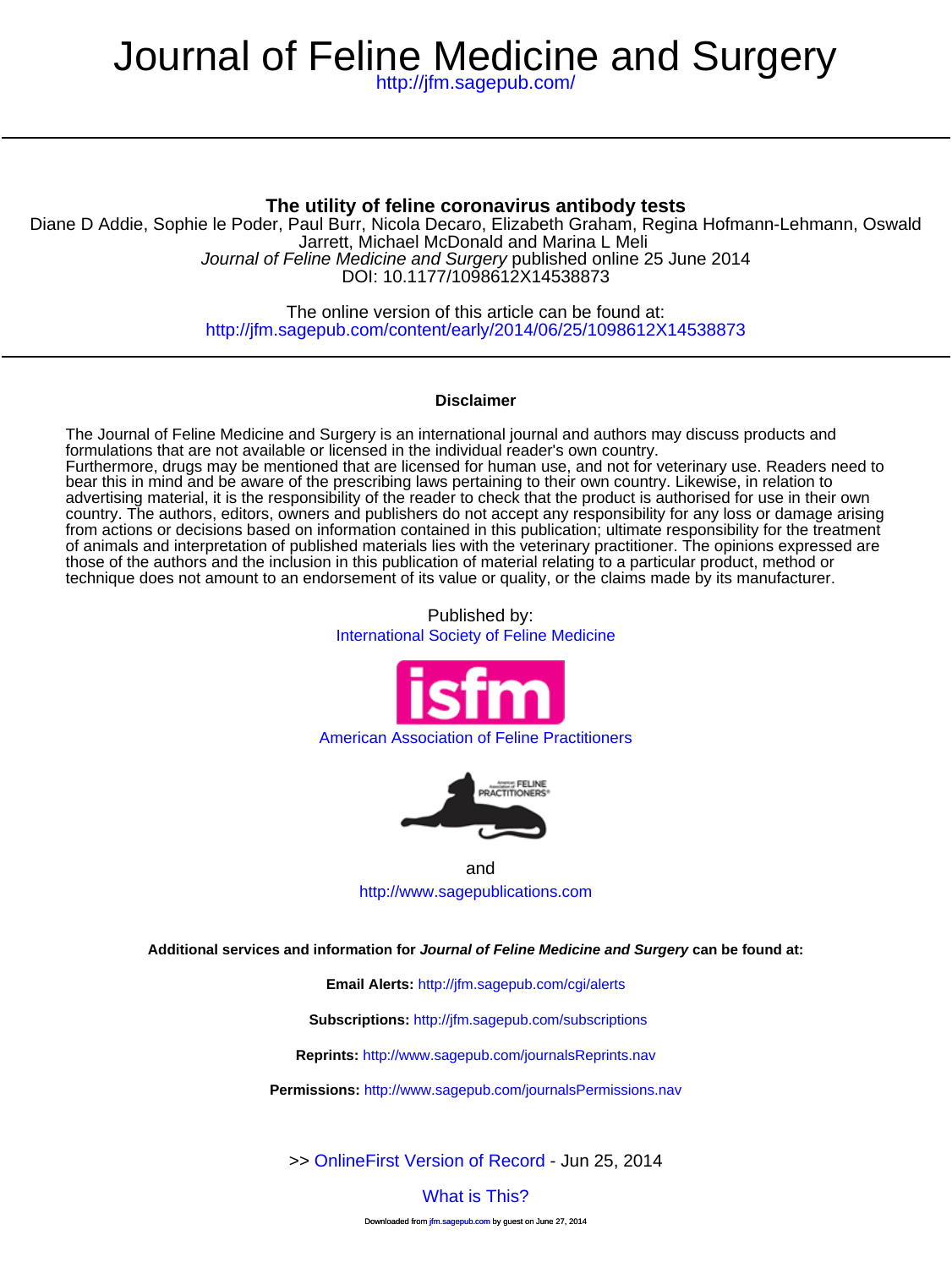**Original Article** 





# **The utility of feline coronavirus antibody tests**

*Journal of Feline Medicine and Surgery*  $1 - 11$ © ISFM and AAFP 2014 Reprints and permissions: sagepub.co.uk/journalsPermissions.nav DOI: 10.1177/1098612X14538873 ifms.com

**SSAGE** 

**Diane D Addie1, Sophie le Poder2, Paul Burr3, Nicola Decaro4, Elizabeth Graham1, Regina Hofmann-Lehmann5, Oswald Jarrett1, Michael McDonald1 and Marina L Meli5**

# **Abstract**

Eight different tests for antibodies to feline coronavirus (FCoV) were evaluated for attributes that are important in situations in veterinary practice. We compared four indirect immunofluorescent antibody tests (IFAT), one enzymelinked immunosorbent assay (ELISA) (FCoV Immunocomb; Biogal) and three rapid immunochromatographic (RIM) tests against a panel of samples designated by consensus as positive or negative. Specificity was 100% for all but the two IFATs based on transmissible gastroenteritis virus (TGEV), at 83.3% and 97.5%. The IFAT and ELISA tests were best for obtaining an antibody titre and for working in the presence of virus. The RIM tests were the best for obtaining a result quickly (10–15 mins); of these, the Speed F-Corona was the most sensitive, at 92.4%, followed by FASTest feline infectious peritonitis (FIP; 84.6%) and Anigen Rapid FCoV antibody test (64.1%). Sensitivity was 100% for the ELISA, one FCoV IFAT and one TGEV IFAT; and 98.2% for a second TGEV IFA and 96.1% for a second FCoV IFAT. All tests worked with effusions, even when only blood products were stipulated in the instruction manual. The ELISA and Anigen RIM tests were best for small quantities of sample. The most appropriate FCoV antibody test to use depends on the reason for testing: in excluding a diagnosis of FIP, sensitivity, specificity, small sample quantity, rapidity and ability to work in the presence of virus all matter. For FCoV screening, speed and sensitivity are important, and for FCoV elimination antibody titre is essential.

**Accepted:** 14 May 2014

# **Introduction**

There are several reasons for testing cats for antibodies to feline coronavirus (FCoV), and a number of different tests may be used for this purpose. The choice of which to use depends on the reason for the examination. In this study, we compared several FCoV antibody tests for their precision (ie, specificity and sensitivity) and certain other important attributes. Based on the results, we suggest how each might be used most appropriately in a variety of situations in clinical practice.

FCoV is a common infection of cats with a tropism for the epithelial cells of the gut and for monocytes/ macrophages.1,2 Most FCoV-infected cats remain asymptomatic, but up to 10% develop a perivascular pyogranulomatosis known as feline infectious peritonitis  $(FIP)_i$ <sup>1,2</sup> which is almost always fatal. Infected cats, whether asymptomatic or manifesting clinical disease, usually mount an immune response, and antibodies to the virus are found in their blood. If a cat recovers and ceases to excrete virus, the antibodies decline and may disappear altogether.2,3

Tests for FCoV antibodies have been available for almost 40 years.4 Today, commercially available tests fall into one of three categories: indirect immunofluorescent antibody tests (IFAT) using cells infected with FCoV<sup>4,5</sup> or the related porcine transmissible gastroenteritis virus (TGEV)<sup>6-8</sup> as the antigen; enzyme-linked immunosorbent assays (ELISA) $9-11$ ; or rapid immunochromatographic (RIM) tests. The ELISA and RIM formats are available for use in-house. A fourth method,

#### **Corresponding author:**

Diane D Addie PhD, BVMS, University of Glasgow Veterinary School, Bearsden, Glasgow G61 1QH, UK Email: draddie@btinternet.com

<sup>1</sup>University of Glasgow Veterinary School, Glasgow, UK

<sup>2</sup>UMR 1161-Virologie-INRA-ENVA-ANSES, Maisons-Alfort, France 3Biobest Laboratories Ltd, The Edinburgh Technopole, Penicuik, UK

<sup>4</sup>Department of Veterinary Medicine, University of Bari, Bari, Italy 5Clinical Laboratory, Vetsuisse Faculty, University of Zurich, Zurich, Switzerland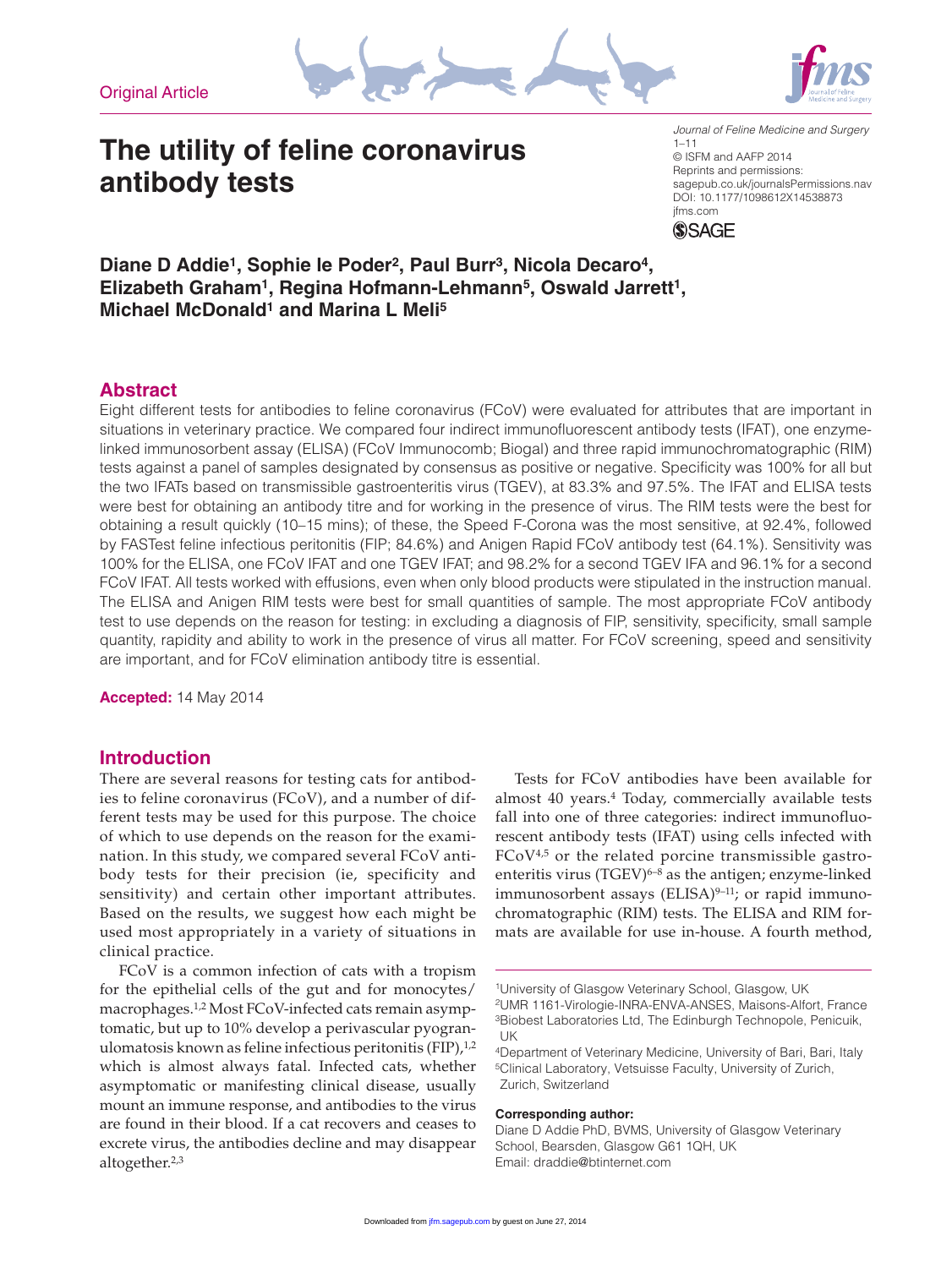immunoblotting, is only available commercially in specialised laboratories.

Several factors should be considered when choosing a test. The appropriate choice in any situation depends on the reason for determining the FCoV antibody status of the cat. For example, where a fast result is required, inhouse tests are usually preferred (eg, for eliminating FIP as a diagnosis in a sick cat, or for screening a breeding queen immediately before mating). Where sequential tests are required (eg, to ascertain when a cat is no longer infected), a test that provides an antibody titre is desirable.

Unfortunately, in the minds of many clinicians, FCoV antibody (or, indeed, FCoV reverse transcriptase polymerase chain reaction [RT-PCR]) testing is misunderstood to be a test for FIP, a mistake encouraged by the mislabelling of some tests as 'FIP' tests instead of 'FCoV' tests. FCoV antibody testing is used more often in the elimination of FIP as a diagnosis than for any other use. FIP is usually classified as effusive ('wet') or non-effusive ('dry'). These definitions are useful but not rigid; for example, a non-effusive case may become effusive as the disease progresses.1,2 In consequence, FIP is a clinical challenge, with a similar presentation to many other diseases. In cats suspected of suffering from dry FIP, the list of differential diagnoses is especially long, and a great many clinical pathology tests may have to be performed upon a sample before a diagnosis can be achieved. Consequently, in this case an antibody test that requires only a small volume of sample can be advantageous. It is useful to be able to utilise the effusion in wet FIP, as it is often available in large quantities. Another factor to be considered is that, as we showed previously,<sup>12,13</sup> the presence of a large amount of virus in a sample can reduce, or even block, antibody detection.

Taking these issues into consideration, we identified five desirable qualities in a FCoV antibody test: high sensitivity; high specificity; a requirement for a small quantity of sample; the ability to use effusion, as well as whole blood, plasma or serum; and the sensitivity of the test in the presence of virus. In addition, two other qualities in tests may be required for the purpose of screening cats: the speed of the result and the determination of an antibody titre.

The study then evaluated the utility in clinical situations of some of the most commonly used FCoV antibody tests.

# **Materials and methods**

#### *FCoV antibody tests*

A number of commercial veterinary laboratories and FCoV antibody test manufacturers were approached and offered the opportunity to take part in this study: some refused or sent insufficient test devices to give statistically significant results. Assessment was blinded and was strictly confidential: manufacturers and laboratories were given the option not to be included in this publication once they had seen the results.

Four laboratories offering an IFAT participated. Two used feline cells infected with FCoV: Biobest Laboratories (Penicuik, UK) and Veterinary Diagnostic Services (University of Glasgow, Glasgow, UK). Two used cells infected with TGEV: Clinical Laboratory, Vetsuisse Faculty (University of Zurich, Switzerland) and UMR 1161-Virologie-INRA-ENVA-ANSES (Maisons-Alfort, France). Each of these tests provided an antibody titre.

One ELISA was studied: FCoV Immunocomb (from Biogal Galed Labs).9,10 This test produces grey spots that can be read in an ordinary photograph scanner, with software provided by the manufacturer.<sup>9</sup> Results are provided on a scale of 1–6, depending on the intensity of the colour of the spots, which, in a previous study, correlated well with FCoV IFA titres.<sup>10</sup> The absence of a spot gave a result of zero, correlating with FCoV IFAT titre of <1:10, which was deemed to be negative. In a previous study, $10$ the spots were read by eye, but in this study they were read using a scanner (Epson 4000), which increased the precision of the tests, that is the repeatability of the results, as the analysis of scanned images is probably more reproducible and objective than a visual analysis that is operator dependent and may also suffer from variables (eg, sources of light).

Three RIM tests were compared: Speed F-Corona (BVT); FASTest FIP (MegaCor Diagnostik); and Anigen Rapid FCoV Ab Test Kit (Bionote). The manufacturers of the latter two do not indicate on their instruction sheets that the tests were suitable for use in effusions. The RIM tests were given subjective assessments of the intensity of the signal, ranging from 0 for a complete absence of a band in the test zone; 1 for a distinct, but not strong, positive result; 2 for a strong signal; 3 for an intense signal; and 4 for a band greater than the control band. Very faint, or 'ghost', lines were subjectively allocated values of <1 but >0. All three RIM tests were tested in batches, in parallel, under the same laboratory conditions as each other, according to the manufacturers' instructions.

# *FCoV RT-PCR*

FCoV quantitative RT-PCR tests were performed as previously described at the veterinary faculties of the Universities of Bari, Glasgow and Zürich, and the École Nationale Vétérinaire d'Alfort (ENVA).12,14

#### *Sample panel*

The samples originated from naturally infected cats, some of which were healthy, while others were sick with FIP or another condition in which FIP was suspected. Samples were stored at −80°C or −20°C. The panel contained 101 positive samples and 126 negative samples. Not all samples were tested by each test.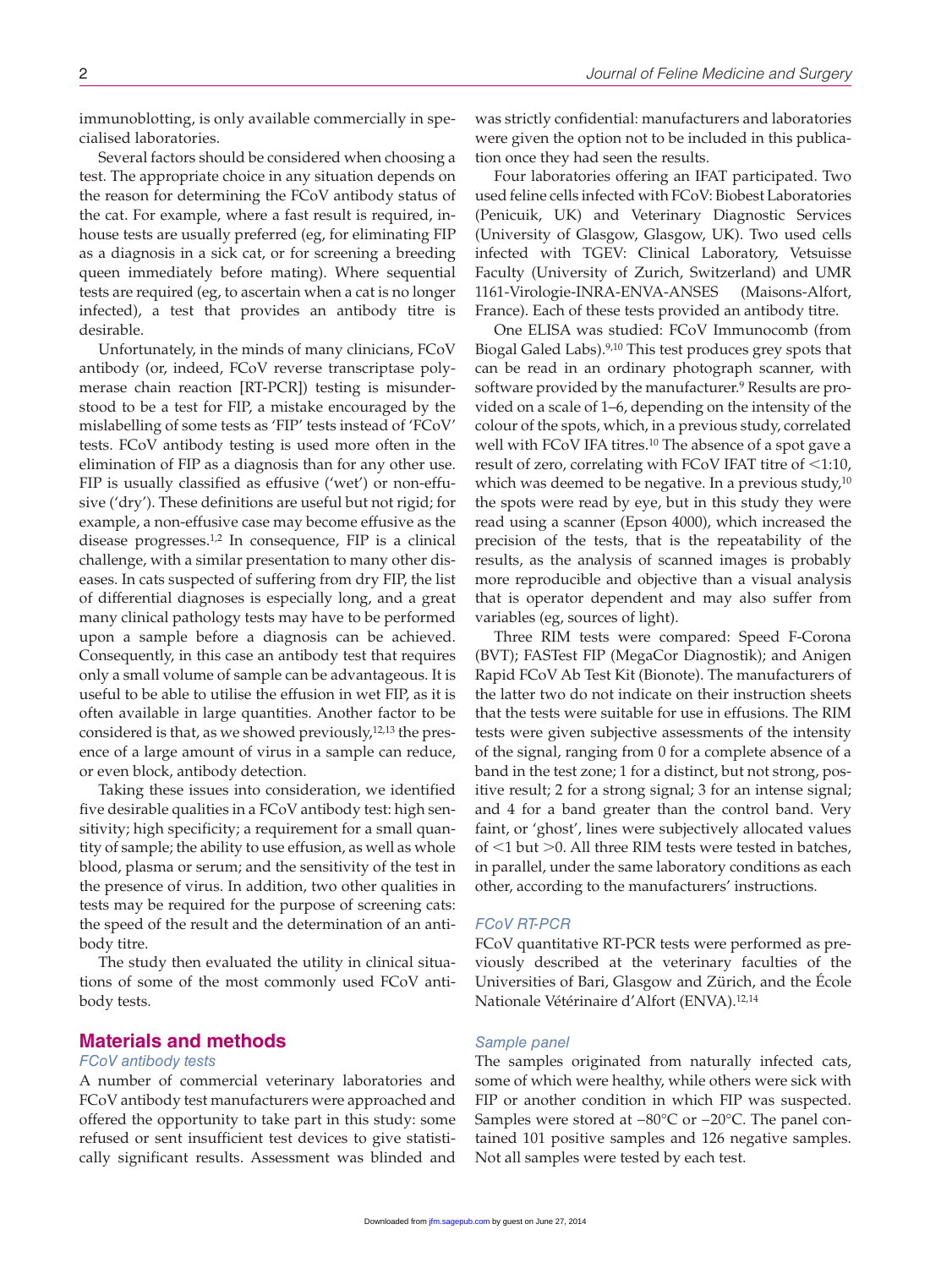Test systems are often evaluated by comparison with a reference 'gold standard'.15 However, as Enoe et al16 have pointed out, a reference test is often less than perfect. The gold standard in FCoV antibody tests is generally regarded as the IFAT. However, as we found in this and a previous study,<sup>17</sup> IFATs from different laboratories do not always give the same result on any one sample. Therefore, to assess the sensitivity and specificity of a test, a panel of samples on which a consensus of results had been obtained was chosen in preference to a gold standard. Each sample was carefully characterised individually as FCoV antibody-positive or negative.

The negativity and positivity of samples in the panel had previously been determined.<sup>12,17</sup> Assessing the sensitivity of a FCoV antibody test requires the ability to determine accurately when a false-negative result has occurred. The sample panel included some challenging positive samples that gave false-negative or inappropriately weak-positive results on one or more FCoV antibody tests owing to the presence of large amounts of coronavirus in the sample. Seventeen of these samples were described in detail in a previous study in which we showed that the presence of increasing amounts of coronavirus in the sample correlated with an increased possibility of unexpectedly low, or false-negative, results in FCoV antibody tests.12 Therefore, samples that gave conflicting results in our antibody test comparison were tested further by FCoV quantitative RT-PCR.

The panel also enabled us to obtain an accurate picture of specificity. As described previously,<sup>17</sup> we found that some tests, especially IFATs using TGEV-infected cells, could produce false-positive results for some samples owing to the presence of antinuclear antibodies.

Most samples were easily characterised, with all tests giving either a positive or negative result. However, the panel also contained some complex samples in which different tests gave different results. The challenge was then to determine the true result for the sample, discovering which test results were falsely positive and which falsely negative. Interpretation of the result of a diagnostic test depends not only on the actual test result(s), but also on information external to this result; this external information must be combined with the data to yield the so-called updated, posterior estimates of the true test characteristics.18 An example of external information pertinent to this analysis would be knowledge of whether or not the sample contained virus (see below).

Great lengths were taken to give each laboratory or test the benefit of the doubt. For example, if a laboratory gave a positive result on a sample that other tests found to be negative, another aliquot of the sample was submitted to the laboratory; and if the second aliquot was negative, the first result was considered to be a falsepositive. However, if the second result was also positive, it was considered that the test could possibly be more

sensitive than the other tests. This approach was especially important in tests of some high virus samples in which the FCoV Immunocomb ELISA initially appeared to give false-positive results,<sup>12</sup> when, in fact, it was detecting antibodies that some other tests failed to detect.

To solve the problem of classification of samples that gave conflicting results across a variety of tests, a Bayesian approach was used to calculate the probability that a sample really contained anti-FCoV antibodies when tested on one, two or more independent antibody tests. The probability that a sample was truly positive was calculated using the following equation:

$$
P (Pos) = \frac{(Sensitivity of test) \times (TP)}{(Sensitivity \times TP) + (FP \times TN)}
$$

where P (Pos) is the probability that a positive signal really indicates presence of antibodies; TP is a true positive; FP is a false positive; and TN is a true negative

To calculate the probability of a test giving a falsepositive result on two or more independent antibody tests, the figure(s) for TP in the previous test(s) were used. Owing to 100% specificity in most of the FCoV antibody tests (ie, FP was zero) the probability that a positive result was correct was 100% for most tests. Thus, if a sample tested positive by four kinds of IFAT, one ELISA and two RIM tests, despite being negative on one RIM test, the chance that it was giving a false-positive result on all seven tests was zero. For the two tests with <100% specificity, the probability of a sample really being positive when it gave a positive signal on both tests was 98%; however, no sample was categorised based only on results from those two tests.

Because different tests utilise different dilutions of sample, and therefore generate differing antibody titres, for the purposes of clarity, the samples were further categorised relative to consensus IFAT as negative; borderline positive; low positive; moderate positive; high positive; or very high positive, as shown in Table 1, and, accordingly, were given a score of 0–5, as previously described.12 All samples which titrated beyond a dilution of 1:1280 were considered very high.

#### *Sensitivity and specificity determination*

Sensitivity was determined using the following equation, where 'true positive' means correctly identified as positive:

Sensitivity (
$$
\%
$$
) = True positive (TP) × 100  
TP + False negative

Specificity was determined using the following equation, where true negative means correctly identified as negative:

$$
Specificity (\%) = \frac{True \ negative (TN) \times 100}{TN + False \ positive}
$$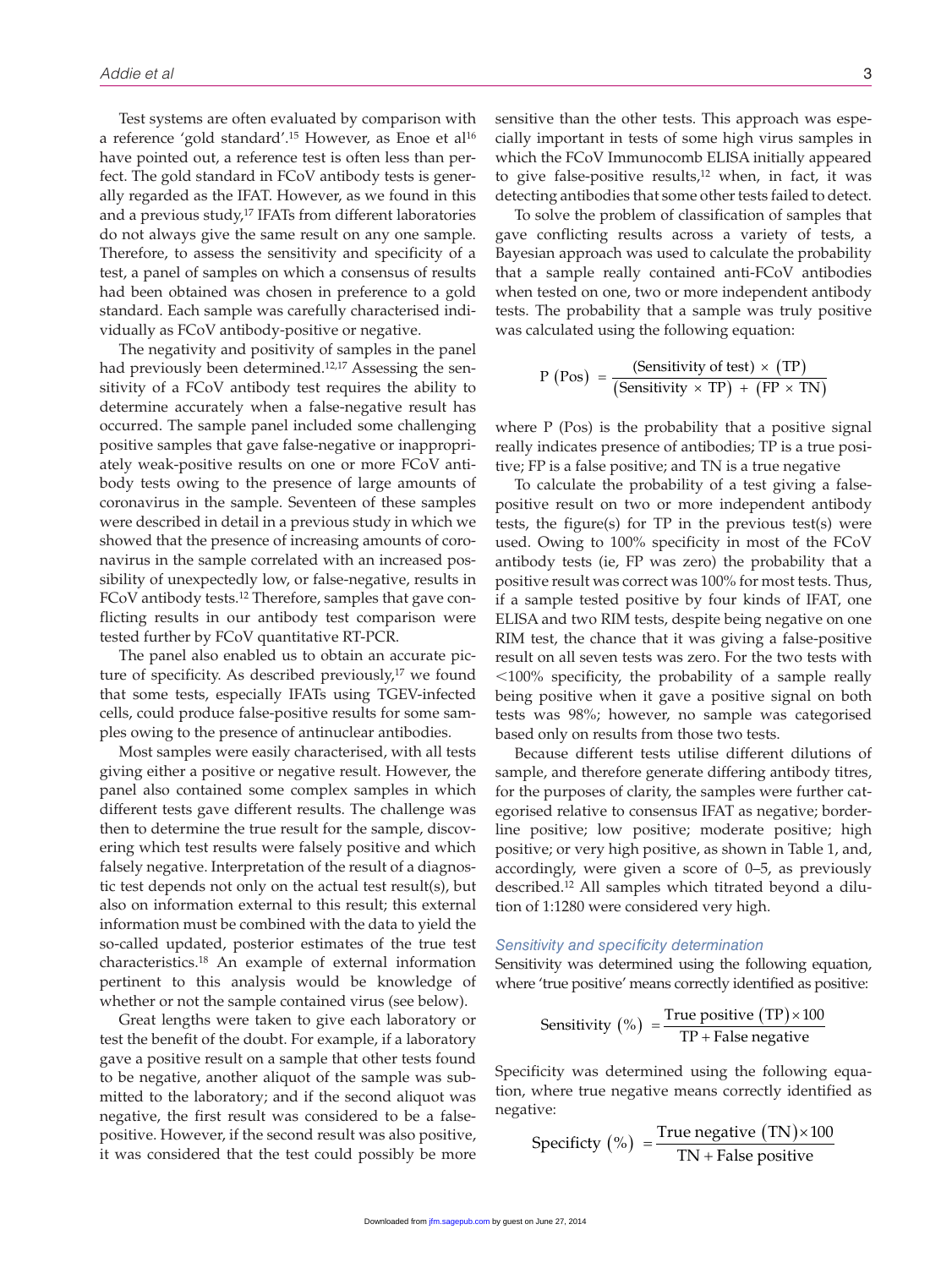|                | Classification of panel of samples | Corresponding IFAT titre | Likelihood of shedding virus* |
|----------------|------------------------------------|--------------------------|-------------------------------|
| $\Omega$       | <b>Negative</b>                    | $1:10^{-1}$              | $~10\%$                       |
|                | Borderline positive                | 10 to 25                 | $~15\%$                       |
| $\overline{2}$ | Low positive                       | 26 to 99                 | 33%                           |
| $\mathbf{3}$   | Moderate positive                  | 100 to 399               | 60%                           |
| $\overline{4}$ | High positive                      | 400 to 1280              | 75%                           |
| 5              | Very high positive                 | >1280                    | 75%                           |

**Table 1** How FCoV immunofluorescent antibody titre correlates with FCoV shedding

Some samples titrated out to dilutions >1:10,240. Consequently, samples that titrated beyond 1:1280 were considered to be very high and allocated number '5'. This table shows that the higher the FCoV antibody titre, the greater the chance of the cat shedding FCoV and that, importantly for the purposes of using FCoV antibody tests in screening and quarantine of uninfected cats, cats with low and moderate antibody titres have a significant chance of shedding virus

IFAT = immunofluorescent antibody test

\* Based on Addie and Jarrett3 and Pedersen et al21

# **Results**

#### *FCoV antibody test results*

Table 2 shows a summary of the tests that were included in the study.

#### *Sensitivity and specificity*

The sensitivity and specificity of each test is shown in Table 3.

#### *FCoV Immunocomb ELISA*

As shown in Table 3, all of 121 negative and 78 antibody positive samples were correctly identified.

#### *FCoV IFAT (Biobest)*

Biobest laboratory is able to detect when samples give nonspecific fluorescence, and reports on the fact if requested in advance, otherwise reporting the result as negative.

Sensitivity was 96.2%: two samples with very low titres gave negative results.

#### *FCoV IFAT (University of Glasgow)*

The University of Glasgow reports when samples are non-specific and has the ability to offer Western blot confirmation.

# *TGEV IFAT (ENVA)*

This laboratory reports when samples fluoresce nonspecifically and recorded non-specific fluorescence in 11 samples. One false-positive was reported; one sample with a moderate titre was falsely negative and one sample of low titre was reported as non-specific.

#### *TGEV IFAT (Vetsuisse Faculty, University of Zurich)*

Two negative samples were reported with antibody titres of 25, giving a specificity of 83.3%. This laboratory reports when samples fluoresce non-specifically.

#### *Speed F-Corona antibody RIM test*

The test correctly identified 46 samples as negative. For one sample, the control band did not show, so although

there was a band in the test area, it could not be counted. (The same sample behaved the same in the FASTest FIP device, which is why those two test numbers total only 99, not 100.) Faint lines in the test window were given scores of  $\leq 1$  (the instruction manual states that these should be counted as positive results). This test was the most sensitive of the RIM tests, at 92.4%, although 10 of the test devices gave weak signals scored <1. A breakdown of the results for 53 positive samples is shown in Table 3.

#### *FASTest FIP antibody RIM test*

Although the manufacturer's instructions state that only blood, plasma or serum samples should be used, this test was found also to work well on effusions. As for the Speed F-Corona device, for one sample the control band did not show, so although it showed a band in the test area, it could not be counted. A breakdown of the results for 52 positive samples is shown in Table 3: sensitivity was 84.6%, although five of the test devices gave signals  $\leq 1$ .

# *Anigen Rapid FCoV (antibody RIM test)*

A breakdown of the results for 53 positive samples is shown in Table 3: sensitivity was 64.1%, although eight of the test devices gave signals <1. In the absence of manufacturer's instructions to the contrary, very faint results were counted as positive rather than negative.

#### *FCoV RT-PCR testing of the sample panel*

Financial constraints precluded testing the entire sample panel for FCoV by quantitative RT-PCR, but this was performed on 59 samples, of which 27 samples were positive (see Table 4) and 32 were negative. There were two reasons for RT-PCR testing. First, to try to reveal if any false-negative results occurred across all of the antibody tests owing to the presence of virus, which is known to occur even in IFAs;<sup>12,13</sup> and, second, to determine how the presence of virus affected test sensitivity, especially in samples giving false-negative results on some tests. Of 47 antibodypositive samples screened by RT-PCR, 27 were positive for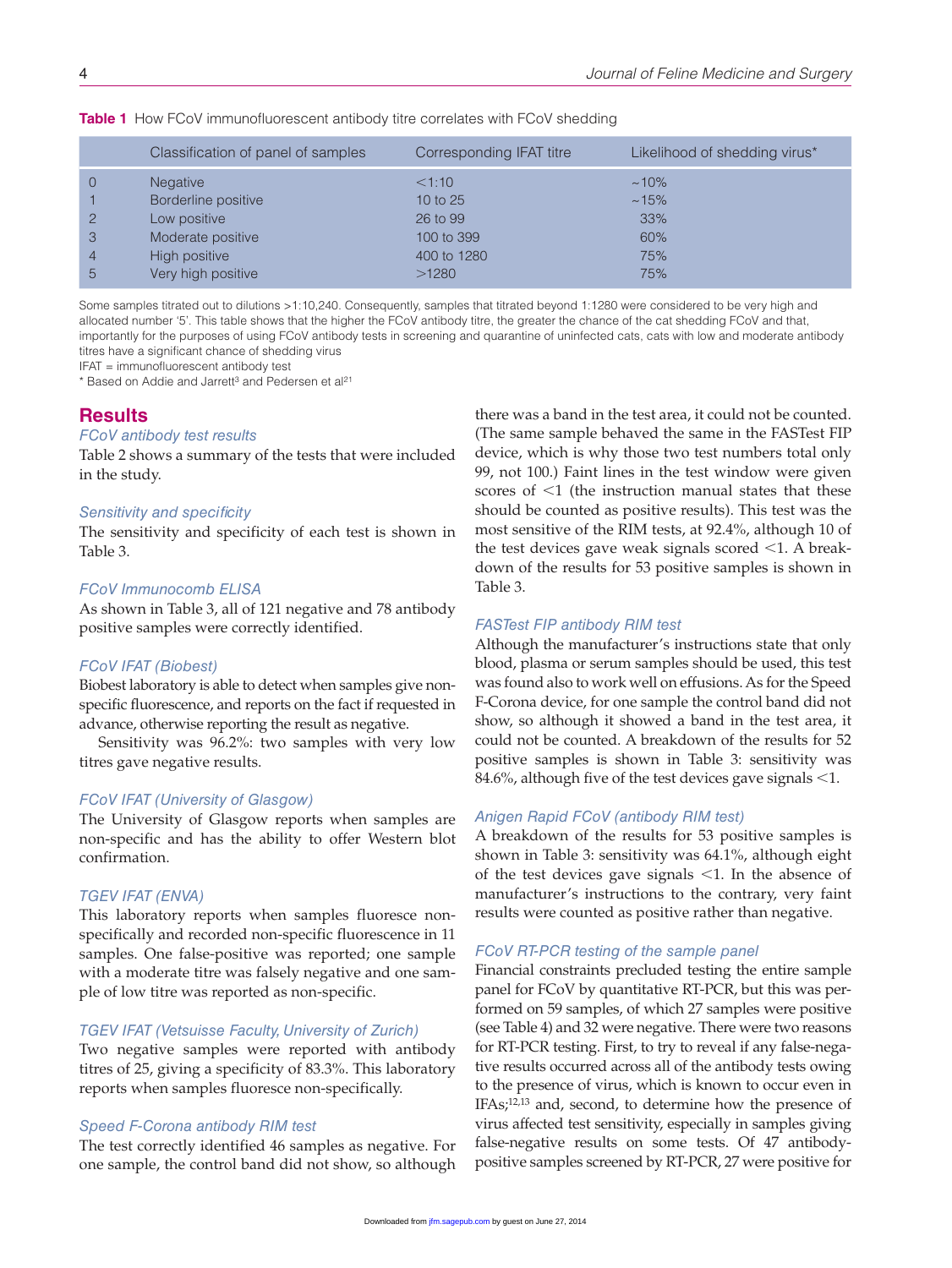| Test                        | Type of test Antigen        |                                                                                | Amount of<br>sample (µl)                                                                                | Performing<br>the test | Time to<br>result* | Antibody<br>titre? | Can effusion<br>be used?                                                                      |
|-----------------------------|-----------------------------|--------------------------------------------------------------------------------|---------------------------------------------------------------------------------------------------------|------------------------|--------------------|--------------------|-----------------------------------------------------------------------------------------------|
| FCoV<br>Immunocomb          | <b>ELISA</b>                | FCoV                                                                           | 5                                                                                                       | In-house               | 40 mins            | Yes                | Yes                                                                                           |
| Anigen Rapid<br><b>FCoV</b> | <b>RIM</b>                  | Unknown                                                                        | 10                                                                                                      | In-house               | 10 mins            | <b>No</b>          | Not advised<br>in instruction<br>booklet, but<br>does work to<br>some extent<br>with effusion |
| <b>Biobest</b>              | <b>IFAT type II</b><br>FCoV | Whole virus (FCoV<br>type II) in CRFK<br>cells                                 | 25                                                                                                      | External<br>laboratory | $>1$ day           | Yes                | Yes                                                                                           |
| <b>VDS Glasgow</b>          | <b>IFAT type II</b><br>FCoV | Whole virus (FCoV<br>type II) in feline<br>embryo A cells                      | 25 (ask for 1 ml<br>sample but can do<br>the test with much<br>less)                                    | External<br>laboratory | $>1$ day           | Yes                | Yes                                                                                           |
| Speed<br>F-Corona           | <b>RIM</b>                  | Recombinant<br><b>TGEV N</b>                                                   | 40                                                                                                      | In-house               | 15 mins            | No                 | Yes                                                                                           |
| <b>FASTest FIP</b>          | <b>RIM</b>                  | Recombinant<br>FCoV antigens                                                   | 40                                                                                                      | In-house               | 10 mins            | <b>No</b>          | Not advised<br>in instruction<br>booklet, but<br>works well with<br>effusions                 |
| Zurich                      | <b>IFAT TGEV</b>            | Whole virus (TGEV<br>Purdue) in porcine<br>kidney cell line<br>PD <sub>5</sub> | 50 of plasma/<br>serum requested;<br>10 used (the rest<br>is in case the<br>test has to be<br>repeated) | External<br>laboratory | $>1$ day           | Yes                | Yes                                                                                           |
| <b>ENVA</b>                 | <b>IFAT TGEV</b>            | Whole virus<br>(TGEV) in porcine<br>kidney cells                               | 100                                                                                                     | External<br>laboratory | $>1$ day           | Yes                | Yes                                                                                           |

**Table 2** Volume of sample required for each test and whether effusion can be used

The amount of sample each test requires is shown: the tests are shown in ascending order of quantity of sample required VDS = Veterinary Diagnostic Services; ENVA = École Nationale Vétérinaire d'Alfort; ELISA = enzyme-linked immunosorbent assay;

N = nucleocapsid antigens; RIM = rapid immunochromatographic; IFAT = immunofluorescent antibody test; TGEV = transmissible gastroenteritis virus

\* Including shipment

viral RNA. The results of sensitivity in the presence of virus for each test examined are shown in Table 4.

It is usual for blood samples to be negative for virus, but, interestingly, 10/23 (43%) antibody-positive effusions from FIP cases were negative. Four of these samples were from cats confirmed by histopathology as having FIP, while the other cases were diagnosed as having FIP by being positive on most parameters of an FIP diagnostic algorithm.19

# *Amount of sample required and whether an effusion can be used*

The amount of sample each test required and whether the test worked on effusions, as well as whole blood or serum or plasma, are shown in Table 2. The ELISA and Anigen Rapid FCoV RIM test required the least amounts of sample (5 µl and 10 µl, respectively). The FASTest FIP

and Anigen Rapid FCoV RIM tests were quickest, with results available within 10 mins, with the Speed F-Corona a close second with results available in 15 mins. The ELISA took upwards of 40 mins to perform. IFATs require to be mailed, so it took >1 day to obtain results. However, the IFATs and ELISA had the added benefit of giving an antibody titre.

# **Discussion**

This study differed from the usual assessment of diagnostic tests in that we rigorously defined each individual sample on our test panel as being positive or negative, rather than arbitrarily deciding that one FCoV antibody test was the gold standard and then assessing the other tests relative to that. The sensitivity and specificity of each FCoV antibody test were measured relative to the sample panel results. The gold standard in FCoV antibody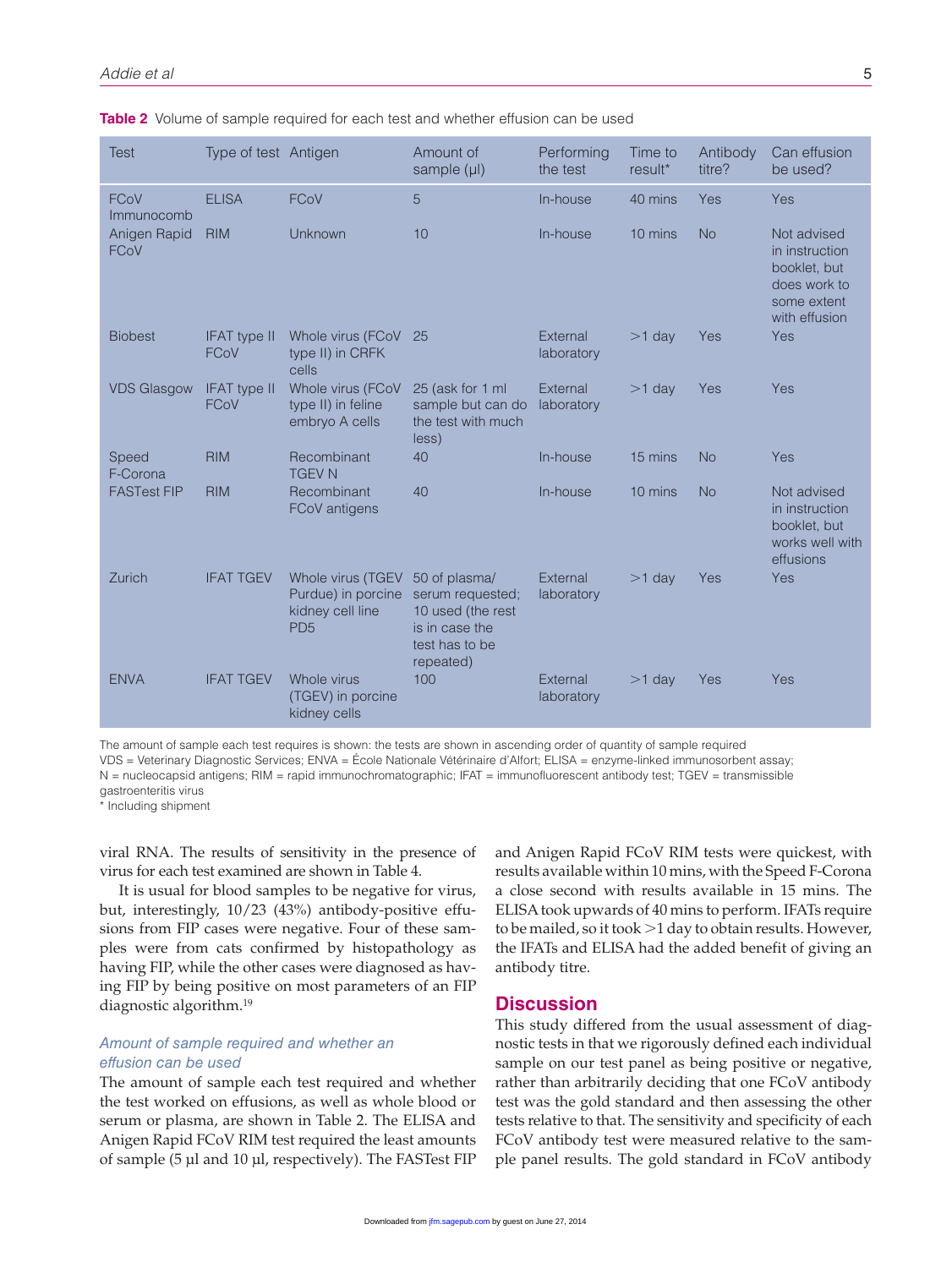| Table 3 Sensitivity and specificity of eight FCoV antibody tests                                                                                                                              |                  |             |              |         |                                                                                                                                                                      |                   |                          |                     |                      |                                                                                                                                                                                                                                                                                                                                                                                                  |                          |
|-----------------------------------------------------------------------------------------------------------------------------------------------------------------------------------------------|------------------|-------------|--------------|---------|----------------------------------------------------------------------------------------------------------------------------------------------------------------------|-------------------|--------------------------|---------------------|----------------------|--------------------------------------------------------------------------------------------------------------------------------------------------------------------------------------------------------------------------------------------------------------------------------------------------------------------------------------------------------------------------------------------------|--------------------------|
|                                                                                                                                                                                               | <b>IFAT FCOV</b> |             | IFAT TGEV    |         | ELISA                                                                                                                                                                | RIM               |                          |                     |                      |                                                                                                                                                                                                                                                                                                                                                                                                  |                          |
|                                                                                                                                                                                               | Biobest          | VDS Glasgow | ENVA         | Zurich  | FCoV Immunocomb                                                                                                                                                      | Speed F-Corona <1 |                          | FASTest FIP         | $\frac{1}{\sqrt{2}}$ | Anigen Rapid FCoV                                                                                                                                                                                                                                                                                                                                                                                | $\overline{\vee}$        |
| Very high                                                                                                                                                                                     | 100.0            | 100.0       | 100.0        | 0.001   | 100.0                                                                                                                                                                | 93.3              | $\overline{\mathcal{C}}$ | 93.3                |                      | 93.3                                                                                                                                                                                                                                                                                                                                                                                             | $\overline{\mathcal{C}}$ |
| (5.0)                                                                                                                                                                                         | (11/11)          | (15/15)     | (25/25)      | (18/18) | (18/18)                                                                                                                                                              | (14/15)           |                          | (14/15)             |                      | (14/15)                                                                                                                                                                                                                                                                                                                                                                                          |                          |
| High                                                                                                                                                                                          | 100.0            | 100.0       | 100.0        | 00.0    | 100.0                                                                                                                                                                | 94.7              | $\overline{\mathcal{C}}$ | 94.7                | $\mathbf{\Omega}$    | 73.7                                                                                                                                                                                                                                                                                                                                                                                             | ო                        |
| $(4.0 - 4.5)$                                                                                                                                                                                 | (15/15)          | (14/14)     | (16/16)      | (13/13) | (26/26)                                                                                                                                                              | (18/19)           |                          | (918/1)             |                      | (14/19)                                                                                                                                                                                                                                                                                                                                                                                          |                          |
| Moderate                                                                                                                                                                                      | 100.0            | 100.0       | 0.06         | 100.0   | 100.0                                                                                                                                                                | 93.3              | က                        | 73.3                |                      | 33.3                                                                                                                                                                                                                                                                                                                                                                                             | $\sim$                   |
| $(3.0 - 3.5)$                                                                                                                                                                                 | (18/18)          | (16/16)     | $(9/10^{*})$ | (2/2)   | (24/24)                                                                                                                                                              | (14/15)           |                          | (11/15)             |                      |                                                                                                                                                                                                                                                                                                                                                                                                  |                          |
| Low positive                                                                                                                                                                                  | 100.0            | 8'2.        | 100.0        | 100.0   | 100.0                                                                                                                                                                | 75.0              | ო                        |                     |                      |                                                                                                                                                                                                                                                                                                                                                                                                  |                          |
| $(1.0 - 2.5)$                                                                                                                                                                                 | (7/9)            | (1/2)       | (5/5)        | (3/3)   | (0101)                                                                                                                                                               | (3/4)             |                          | $33.3$<br>( $1/3$ ) |                      | $(5/15)$<br>25.0<br>$(1/4)$                                                                                                                                                                                                                                                                                                                                                                      |                          |
| Sensitivity                                                                                                                                                                                   | 96.1             | 100.0       | 98.2         | 100.0   | 100.0                                                                                                                                                                | 92.4              |                          | 84.6                |                      | 64.1                                                                                                                                                                                                                                                                                                                                                                                             |                          |
| (positive/total)                                                                                                                                                                              | (50/52)          | (52/52)     | (55/56)      | (36/36) | (78/78)                                                                                                                                                              | (49/53)           |                          | $ 44/52\rangle$     |                      | (34/53)                                                                                                                                                                                                                                                                                                                                                                                          |                          |
| Specificity                                                                                                                                                                                   | 100.0            | 100.0       | 97.5         | 83.3    | 0.00                                                                                                                                                                 | 100.0             |                          | 100.0               |                      | 100.0                                                                                                                                                                                                                                                                                                                                                                                            |                          |
| (Negative/total)                                                                                                                                                                              | (53/53)          | (69/69)     | (39/40)      | (10/12) | 121/121                                                                                                                                                              | (46/46)           |                          | (46/46)             |                      | (47/47)                                                                                                                                                                                                                                                                                                                                                                                          |                          |
| Diagnostic Services; ENVA = École Nationale Vétérinaire d'Alfort; FIP = feline infectious peritonitis<br>* When the one false negative sample was resubmitted, a positive result was obtained |                  |             |              |         | RIM tests in which the signals were extremely faint is given in the columns headed <1. Low and borderline positive samples were combined to achieve adequate numbers |                   |                          |                     |                      | Results are given as percentages, with the total number of samples analysed in brackets. To give an idea of the disparity of the intensity of signals relative to the true result, the number of positive<br>IFAT = immunofluorescent antibody tests; TGEV = transmissible gastroenteritis virus; ELISA = enzyme-linked immunosorbent assay; RIM = rapid immunochromatographic; VDS = Veterinary |                          |
| Table 4 FCoV antibody test sensitivity of samples containing virus                                                                                                                            |                  |             |              |         |                                                                                                                                                                      |                   |                          |                     |                      |                                                                                                                                                                                                                                                                                                                                                                                                  |                          |

**Table 4** FCoV antibody test sensitivity of samples containing virus .<br>פ Σ  $\bar{\circ}$ nnin  $\widetilde{\sigma}$  $\frac{1}{10}$  $\frac{1}{2}$ 

|                                      | FAT FCOV            | FAT FCON       | FAT TGEV          | <b>IFAT TGEV</b> | <b>ELISA</b>    | RIM            | RIM           | RIM                           |
|--------------------------------------|---------------------|----------------|-------------------|------------------|-----------------|----------------|---------------|-------------------------------|
| Test                                 | <b>VDS, Glasgow</b> | <b>Biobest</b> | ENVA              | Zurich           | FCoV Immunocomb | Speed F-Corona |               | FASTest FIP Anigen Rapid FCoV |
| sensitivity %<br>lumber of<br>amples | 100.0<br>10/10      | 100.0<br>7/7   | $100.0$<br>24/24* | 100.0<br>19/19   | 100.0<br>14/14  | 84.6<br>11/13  | 84.6<br>11/13 | 53.8<br>7/13                  |
|                                      |                     |                |                   |                  |                 |                |               |                               |

The number of virus-positive samples subjected to each test is shown. Results are given as percentages, with the total number of samples analysed given in the second row<br>IFAT = immunofluorescent antibody tests; TGEV = tran IFAT = immunofluorescent antibody tests; TGEV = transmissible gastroenteritis virus; ELISA = enzyme-linked immunosorbent assay; RIM = rapid immunochromatographic; VDS = Veterinary The number of virus-positive samples subjected to each test is shown. Results are given as percentages, with the total number of samples analysed given in the second row Diagnostic Services; ENVA = École Nationale Vétérinaire d'Alfort

\* The re-sampling of this sample has been counted, discounting the false-negative in the initial test

 $\rightarrow$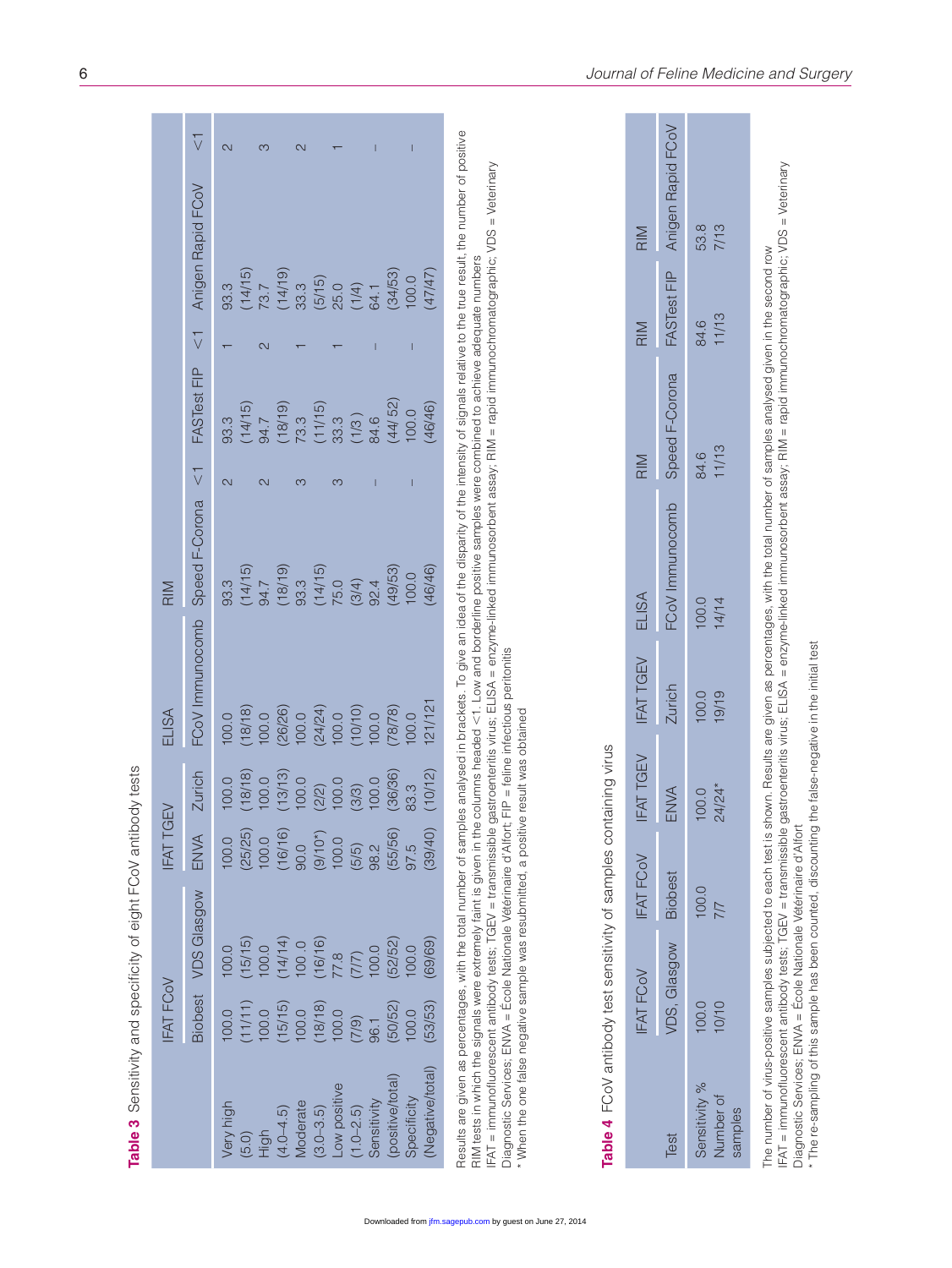|                                              | Desirable criteria in FCoV antibody test<br>and other comments | than a positive. Specificity is also important to avoid erroneous<br>Essential that the test works in presence of large amounts of<br>FIP diagnoses. Useful to have test which works on effusion.<br>Good sensitivity: because a negative result is more useful<br>Virus | Specificity is very important to avoid mistaken FIP diagnoses.<br>Sensitivity matters, although most dry FIP cases have a very<br>high antibody titre. A negative test is more useful than a<br>Using a small amount of sample is an advantage<br>positive result. | high doses of steroids can artificially reduce the FCoV antibody<br>to stop treating a recovered cat. FCoV antibody titre essential:<br>test more frequently than every 8-12 weeks. Bear in mind that<br>hoping for decreasing titre if treatment effective. Not useful to<br>Less useful than monitoring AGP, globulin, lymphocyte count<br>and haematocrit in early stages, but good for knowing when<br>titre, so interpret results with caution | A positive test can be followed up with RT-PCR of the faeces to<br>Negative result is more useful than positive; therefore, good<br>establish if virus is being shed<br>sensitivity essential                                                       | 1. Will the survivor(s) develop FIP? As the chances are that the<br>cat will be seropositive and will be monitored, a test that gives<br>2. Is it safe to get another cat or is the survivor going to infect<br>Guardians of an FIP cat often have two questions about the<br>a FCoV antibody titre is best first choice<br>him or her (see row 6)?<br>survivor(s): | specificity are good. If positive - see row 8 for how to proceed<br>Any kind of test can be used, provided sensitivity and                  |
|----------------------------------------------|----------------------------------------------------------------|--------------------------------------------------------------------------------------------------------------------------------------------------------------------------------------------------------------------------------------------------------------------------|--------------------------------------------------------------------------------------------------------------------------------------------------------------------------------------------------------------------------------------------------------------------|-----------------------------------------------------------------------------------------------------------------------------------------------------------------------------------------------------------------------------------------------------------------------------------------------------------------------------------------------------------------------------------------------------------------------------------------------------|-----------------------------------------------------------------------------------------------------------------------------------------------------------------------------------------------------------------------------------------------------|---------------------------------------------------------------------------------------------------------------------------------------------------------------------------------------------------------------------------------------------------------------------------------------------------------------------------------------------------------------------|---------------------------------------------------------------------------------------------------------------------------------------------|
|                                              | Negative result                                                | insensitive or inhibited by large<br>Rules out FIP unless test is<br>amounts of virus                                                                                                                                                                                    | Rules out FIP unless test is<br>insensitive                                                                                                                                                                                                                        | haematology and biochemistry<br>to normal, it is now safe to<br>parameters have returned<br>Provided clinical signs,<br>discontinue treatment                                                                                                                                                                                                                                                                                                       | enough and that the kitten or cat<br>unlikely to be the causes of the<br>least 3 weeks) FCoV or FIP are<br>had time to seroconvert (ie, at<br>Provided the test is sensitive<br>gastrointestinal signs                                              | No risk of FIP (unless test has poor<br>sensitivity) and safe to introduce a<br>new cat                                                                                                                                                                                                                                                                             | If the cats in the household are<br>negative, it is safe to bring in<br>a seronegative cat but not a<br>seropositive one                    |
|                                              | Positive result                                                | FCoV owing to a prior transient infection<br>many sick cats may be seropositive for<br>Does not necessarily indicate FIP, as                                                                                                                                             | FCoV owing to a prior transient infection<br>many sick cats may be seropositive for<br>Does not necessarily indicate FIP, as                                                                                                                                       | corticosteroid dose, if applicable<br>Re-test in 2-3 months; continue<br>treatment, gradually reducing                                                                                                                                                                                                                                                                                                                                              | other parameters must be examined<br>The clinical signs may be related to<br>with diseases other than coronaviral<br>and differential diagnoses carefully<br>FCoV infection, but as many cats<br>enteritis will also be seropositive,<br>eliminated | stress, and optimise nutrition to try to<br>test every 2-3 months until negative.<br>where litter trays are communal. Re-<br>Positive result expected, especially<br>Minimise virus dose exposure and<br>avert development of FIP                                                                                                                                   | introduce another cat, especially if it is<br>seropositive, it is not advisable to<br>If the cats in the household are<br>FCoV seronegative |
| The uses of FCoV antibody testing<br>Table 5 | Reason for testing                                             | diagnosis of effusive<br>To rule out a<br>$\frac{\rho}{\Pi}$<br>$\overline{ }$                                                                                                                                                                                           | diagnosis of non-<br>To rule out a<br>effusive FIP<br>$\sim$                                                                                                                                                                                                       | To monitor FIP<br>treatment<br>3                                                                                                                                                                                                                                                                                                                                                                                                                    | with gastrointestinal<br>FCoV associated<br>The diagnosis of<br>signs<br>4                                                                                                                                                                          | case or known FCoV<br>To check cats in<br>contact with FIP<br>excretor<br>5                                                                                                                                                                                                                                                                                         | Screen household of<br>in a new kitten or cat<br>cats before bringing<br>6                                                                  |

*Addie et al*

*(Continued)*

(Continued)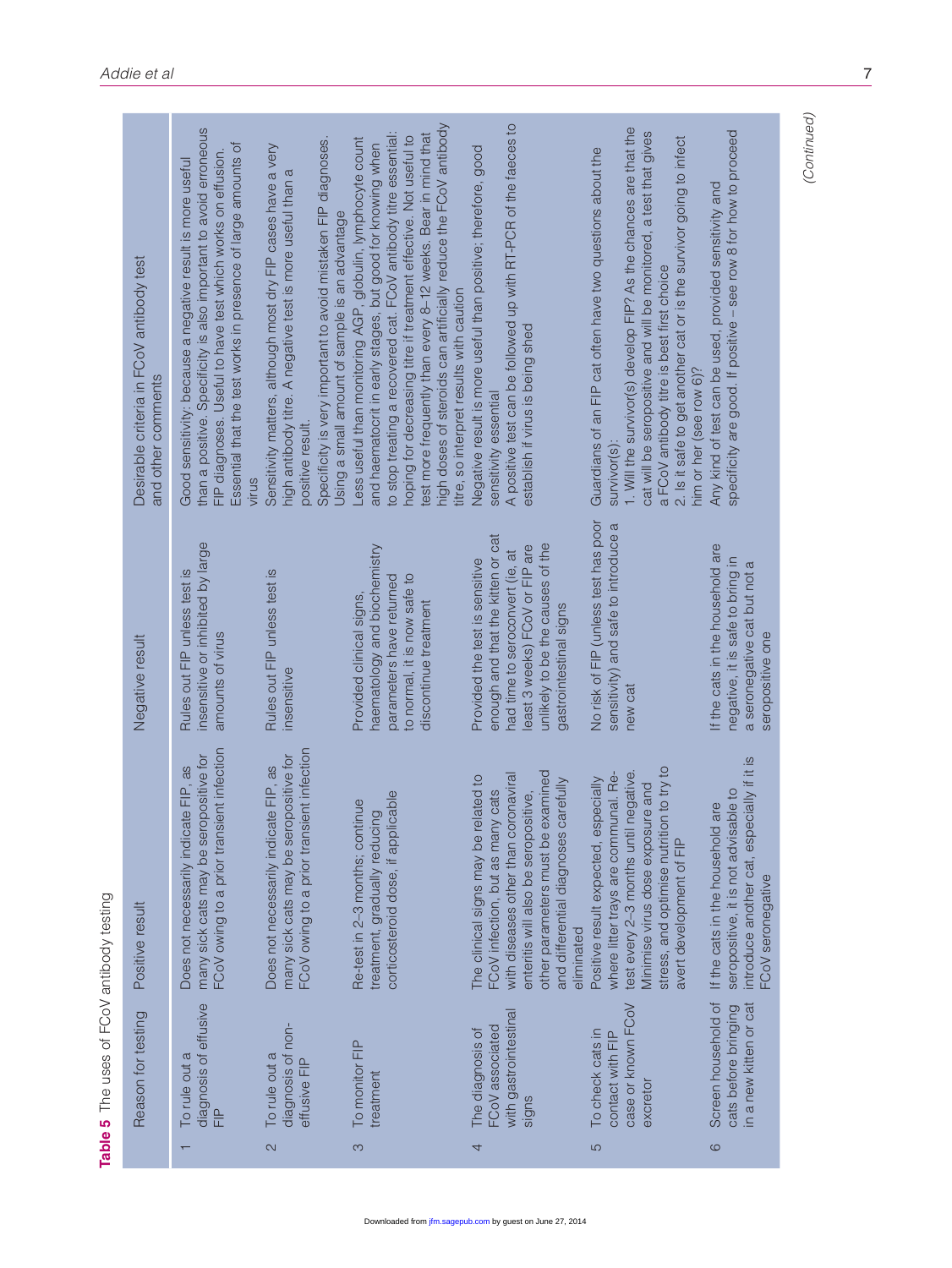| n      |
|--------|
| r<br>l |
|        |
|        |

|                | Reason for testing                                                                                                                        | Positive result                                                                                                                                                                                                 | Negative result                                                                                                                            | Desirable criteria in FCoV antibody test<br>and other comments                                                                                                                                                                                                                                                                          |
|----------------|-------------------------------------------------------------------------------------------------------------------------------------------|-----------------------------------------------------------------------------------------------------------------------------------------------------------------------------------------------------------------|--------------------------------------------------------------------------------------------------------------------------------------------|-----------------------------------------------------------------------------------------------------------------------------------------------------------------------------------------------------------------------------------------------------------------------------------------------------------------------------------------|
| $\overline{ }$ | nousehold or FCoV-<br>entry into multi-cat<br>Screen cat before<br>free country                                                           | seropositive<br>If the cats in the household are negative,<br>it is not advisable to admit a<br>cat                                                                                                             | seropositive, it is not advisable to<br>If the cats in the household are<br>admit a seronegative cat                                       | In-house positive/negative tests suitable for this purpose,<br>provided adequately sensitive                                                                                                                                                                                                                                            |
| $\infty$       | which FCoV is being<br>antibody testing is<br>In a household in<br>used to separate<br>eliminated FCoV<br>uninfected cats<br>infected and | (in kittens <6 months old, re-test in 1<br>Consider testing faeces by RT-PCR<br>Re-test antibody titre in 2-3 months<br>month).                                                                                 | enough. Separate the cat from cats<br>provided the test was sensitive<br>This cat has eliminated FCoV,<br>which are still seropositive     | virus. The seropositive cat has an approximately 1 in 3 chance<br>antibody titre, the greater the chance that the cat is shedding<br>of being actively infected (ie, 66% of seropositive cats are<br>Antibody titre essential for this purpose: the higher the<br>actually not shedding virus at any one time)                          |
| ၜ              | Screen stud cat prior<br>to mating                                                                                                        | transmission.* Faeces can be tested for<br>May be shedding FCoV; therefore, use<br>controlled matings to prevent virus<br>virus                                                                                 | preferably use FCoV-free queen<br>sensitive enough); therefore,<br>FCoV-free (provided test is                                             | Speed may be required. In-house positive/negative tests<br>suitable for this purpose, provided adequately sensitive                                                                                                                                                                                                                     |
| $\circ$        | Screen queen cat<br>prior to mating                                                                                                       | May be shedding FCoV; therefore, delay<br>nfection of kittens. Test faeces for virus<br>use controlled matings to prevent virus<br>mating until cat becomes FCoV-free or<br>transmission. Take steps to prevent | preferably use FCoV-free stud. No<br>risk of virus transmission to kittens<br>sensitive enough); therefore,<br>FCoV-free (provided test is | tests suitable for this purpose, provided adequately sensitive<br>A rapid result is often required. In-house positive/negative<br>Specificity is also important                                                                                                                                                                         |
|                | a FCoV seropositive<br>Screening kittens of<br>whether they have<br>become infected<br>queen to check                                     | only cat. Re-test monthly. The kitten has<br>around a 1 in 10 chance of developing<br>Have become infected with FCoV, so<br>with uninfected cats - rehome where<br>should not be rehomed in household<br>읖      | sensitive enough); therefore, no<br>FCoV-free (provided test is<br>risk of FIP developing                                                  | important, as is the ability to detect low levels of FCoV antibody<br>Test kittens after 10 weeks of age. <sup>22</sup> Sensitivity of the test is                                                                                                                                                                                      |
| 2              | stressful procedure;<br>Screen cat prior to<br>neutering or other<br>elective surgery<br>eg, rehoming,                                    | nas become seronegative. Re-test in 2-3<br>If possible, delay the stress until the cat<br>months                                                                                                                | sensitive enough); therefore, no<br>FCoV-free (provided test is<br>risk of FIP developing                                                  | provided they are adequately sensitive, but positive cats will<br>need FCoV antibody titre to monitor becoming seronegative.<br>In-house positive/negative tests suitable for this purpose,<br>See comments in row 8                                                                                                                    |
| S              | immunosuppressive<br>high-dose steroids,<br>Screen cat prior to<br>cyclosporine A,<br>chemotherapy<br>treatment; eg,                      | determine if actively infected. If so, delay<br>negative. Re-test FCoV antibody titre in<br>the treatment until the cat has become<br>If feasible, RT-PCR test faeces to<br>2-3 months                          | sensitive enough); therefore, no<br>FCoV-free (provided test is<br>risk of FIP developing                                                  | PCR testing can be useful, but five consecutive negative tests<br>provided they are adequately sensitive, but positive cats will<br>need a follow-up test to establish FCoV antibody titre. RT-<br>In-house positive/negative tests suitable for this purpose,<br>required to establish that the cat is no longer infected <sup>3</sup> |
|                |                                                                                                                                           |                                                                                                                                                                                                                 |                                                                                                                                            |                                                                                                                                                                                                                                                                                                                                         |

*(Continued)*

(Continued)

Π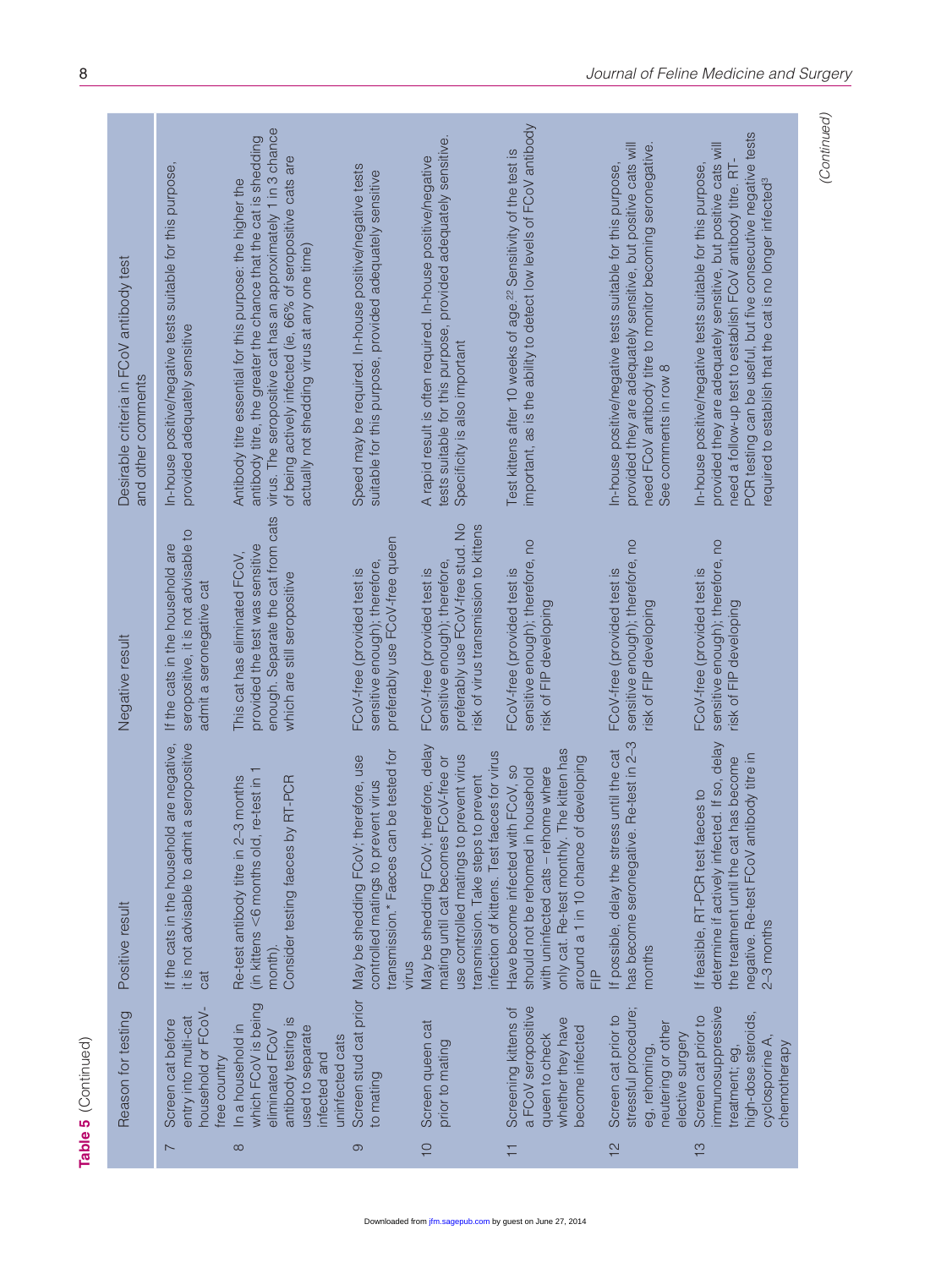| Table 5 (Continued)                                                  |                                                                                                                                                               |                                                                      |                                                                                                                                                                                                                                                     |  |
|----------------------------------------------------------------------|---------------------------------------------------------------------------------------------------------------------------------------------------------------|----------------------------------------------------------------------|-----------------------------------------------------------------------------------------------------------------------------------------------------------------------------------------------------------------------------------------------------|--|
| Reason for testing                                                   | Positive result                                                                                                                                               | Negative result                                                      | Desirable criteria in FCoV antibody test<br>and other comments                                                                                                                                                                                      |  |
| prospective blood<br>donor cat prior to<br>transfusion<br>14 Screena | Use of FCoV seropositive blood donor is Safe to use a FCoV seronegative<br>not recommended                                                                    | blood donor, provided test is<br>sensitive enough                    | Speed is usually essential, so in-house tests are likely to be<br>FCoV antibody could endanger the recipient in the event of<br>chosen. There is some evidence that passively transferred<br>becoming infected with FCoV <sup>23,24</sup>           |  |
| 15 Screen cat prior to<br>FIP vaccination                            | No point vaccinating: the cat is either<br>incubating FIP already or has natural<br>immunity <sup>3,25–27</sup>                                               | Vaccinate                                                            | Rapid result usually desired, so in-house tests usually chosen.<br>There is no point in vaccinating a seropositive cat with the FIP<br>vaccine, as the cat has already been exposed to infection                                                    |  |
| vaccination                                                          | or wait 2-3 months and re-test for FCoV<br>screen faeces for FCoV virus shedding<br>16 Screen prior to FeLV Vaccination not recommended; either<br>antibodies | provided test is sensitive enough<br>Safe to go ahead and vaccinate, | trigger FIP; therefore, a pre-vaccination screen of rescued cats<br>breeders that FeLV vaccination of FCoV-infected kittens can<br>In-house tests usually chosen. There is concern among cat<br>or pedigree kittens for FCoV infection is advisable |  |
| each other's taeces                                                  | FIP = feline infectious peritonitis; FeLV = feline leukaemia virus; RT-PCR = reverse transcriptase polymerase chain reaction; AGP = alpha-1-acid glycoprotein |                                                                      | ' Controlled matings are where the stud and queen are put together for only the time needed to mate. The cats are not left together and do not have contact with a litter tray, so are not exposed to                                               |  |

tests is generally regarded as the IFAT; however, IFATs can be based on FCoV or TGEV, and – as we found in this and a previous study – tests from different laboratories do not always all give the same results on any one sample.17 One limitation of IFATs is that they rely on a subjective reading by a human, who may mistake non-specific fluorescence for a positive result.

Most of the sample panel results agreed across all antibody tests assessed; when tests performed on a sample gave conflicting results, it was essential to be able to differentiate false-positive from false-negative results. The sample panel included some challenging positive samples that gave discordant – that is, false-negative or inexplicably low – results on one or more FCoV antibody tests, as described previously,<sup>12</sup> and this could have had the effect of lowering the apparent sensitivity of some tests.

Many commercial laboratories were invited to take part in this study. Some refused, others requested that their results be kept confidential and still others revealed that they use a test or reference laboratory already under assessment. Thus, the tests presented herein represent those that produced the most accurate results, and the manufacturers of which agreed to be assessed by an independent body. Specificity was very high for all of the tests presented here, although some laboratories gave false-positive results by mistaking non-specific fluorescence. Thus, one laboratory (not recorded in this study) reported 6/16 negative samples as falsely positive. We showed previously that this problem can occur owing to the presence of anti-nuclear antibodies in the sample, but can also be inexplicable.17

Sensitivity was an issue with some tests and, as we have previously shown, the presence of large amounts of virus in the sample can affect all types of FCoV antibody test, resulting in false-negative results or reduced FCoV antibody titre.12 Therefore, where possible, samples negative for FCoV antibodies were screened for viral RNA. Although in this instance all of the consensus negative samples tested were negative by RT-PCR, we have previously encountered rare samples in which even IFAs were falsely negative.13 To be fair to the tests being assessed in this study, the panel was probably more challenging than is generally encountered in day-to-day veterinary practice and contained a disproportionate number of effusions, relative to plasma or serum samples. This was done because large quantities of sample were required to assess many antibody tests and it is probably not possible to obtain very large blood samples from pet cats.

It was curious that 43% of effusions from cats with FIP were negative by RT-PCR. This is a well-known phenomenon, but the reason for it is unknown: it may be that the virus is cell-associated and confined to the cells of the perivascular granuloma. The pathogenic process that leads to the development of an effusion destroys the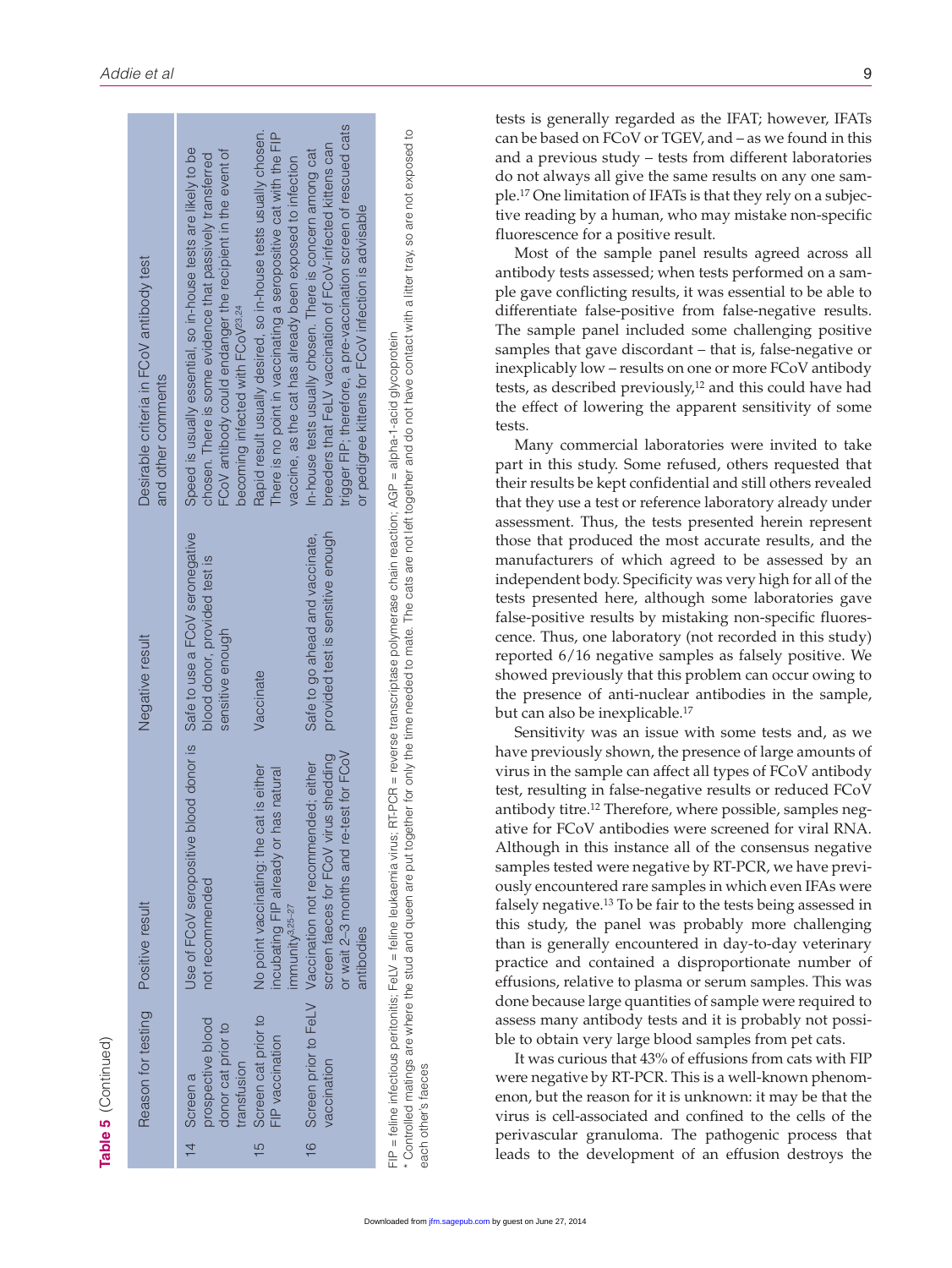connection between endothelial cells, allowing pure plasma to leak out: sera and plasma are often negative for virus, even in cats with FIP.20 Other reasons include inhibition of the RT-PCR by an interfering substance in the effusion, or that the viral RNA was destroyed in the sample during mailing or storage. It is useful to be able to use both FCoV RT-PCR and serology in the diagnosis of FIP either together or sequentially: a negative antibody test (provided it is adequately sensitive) allows FIP to be ruled out of the differential diagnosis list of an effusion, whereas a negative RT-PCR test would not rule out FIP. Positive serology on an effusion is not diagnostic of FIP. However, large amounts of virus, detected by RT-PCR, indicates that FIP is extremely likely.<sup>1</sup>

Table 5 presents a number of situations in which tests for the detection of anti-FCoV antibodies are employed, and, based on the comparison described above, which test is most appropriate for each purpose. The choice of FCoV antibody test depends, in part, on the test being of good quality, and partly on the purpose of running the test. Where speed is of the essence (eg, for a breeding queen on the way to a stud cat), an in-house test (RIM or ELISA) will be chosen, so it is important that these tests are adequately sensitive. In-house tests take between 10 and 40 mins to perform compared with at least overnight for tests that require the mailing of a sample to a reference laboratory.

For cats undergoing diagnostic testing, the choice of test may be influenced by whether or not it can be performed on an effusion. We found that although some test instructions do not state that an effusion can be used, the tests worked on both effusions and blood components. In a cat suspected of dry FIP, where there is no effusion, sample quantity may be limited and in-house tests can have an advantage over tests performed at a reference laboratory, requiring as little as 5–40 µl of sample. However, most laboratories that state on their sample submission forms that they require one full millilitre of blood, will often admit to being able to perform their FCoV antibody test on as little as 50 µl of serum or plasma.

Overall, the most sensitive in-house test was the FCoV Immunocomb; the best RIM was the Speed F-Corona, with the Megacor FASTest FIP coming a close second. In the presence of virus, the RIM tests seemed more prone than ELISA or IFAs to give false-negative results or extremely faint bands. Even in the absence of virus in the sample there were some false-negative, or very faint, results, which might have been due to tiny blood or fibrin clots in the sample clogging the membrane.

For sequential antibody testing of cats (eg, where FCoV is being eliminated from a household), an FCoV antibody titre is important, so the sensitivity of tests was examined using samples of medium and low antibody titre. It was in the samples of medium and low titre, rather than those of high titre, that the greatest differences in test sensitivity were revealed, especially between the RIM tests.

The FCoV Immunocomb had improved in both sensitivity and specificity since it was previously assessed,<sup>10</sup> probably owing to the mechanisation of reading the ELISA spots, which eliminates the element of subjectivity in interpreting the result spots and so reduces the chances of human error. It was the best test overall, requiring small sample size, being able to be performed in-house, and having excellent sensitivity and specificity.

We hope that this study will contribute to reducing the prevalence of misdiagnosis of FIP based on misunderstanding the nature of FCoV antibody tests, attributable, in part, to manufacturers erroneously labelling FCoV tests as FIP tests. Two companies deserve special mention as having responded to an appeal from one of the authors (DDA) to re-name their tests: Biogal and BVT re-named their tests as FCoV, not FIP, tests (although, unfortunately, the Food and Drugs Administration forced Biogal to change the name of the FCoV Immunocomb back to FIP Immunocomb for sale in the USA).

# **Conclusions**

FCoV antibody testing is useful for a variety of reasons in the veterinary surgery and veterinary diagnostic laboratory. A flexible approach is useful in selecting FCoV antibody tests, choosing the test most appropriate to the reason for testing, rather than adopting one test and sticking to it rigidly. The FCoV Immunocomb required the least amount of sample. All tests worked on effusions, as well as plasma or serum samples, even when not stipulated to do so in their instruction sheets. However, a large amount of virus in the sample correlated with decreased antibody signal in all tests, but was most marked in the RIM tests. Specificity was 100% for most tests. Sensitivity was 100% for two IFA tests and the ELISA test. The FCoV Immunocomb was the most sensitive of the in-house tests, and the Speed F-Corona was the most sensitive of the RIMs.

#### **Acknowledgements**

We are most grateful to the guardians of the cats for donating samples for research, and to their veterinary surgeons for taking and sending the samples. We thank William Valentine for statistical help. We are grateful to Biogal Galed Laboratories, Bionote, BVT (Virbac) and MegaCor for donating FCoV antibody tests. We thank the Veterinary Faculties of the University of Zurich and Alfort for performing FCoV RT-PCR testing free of charge.

**Conflict of interest** The authors do not have any potential conflicts of interest to declare.